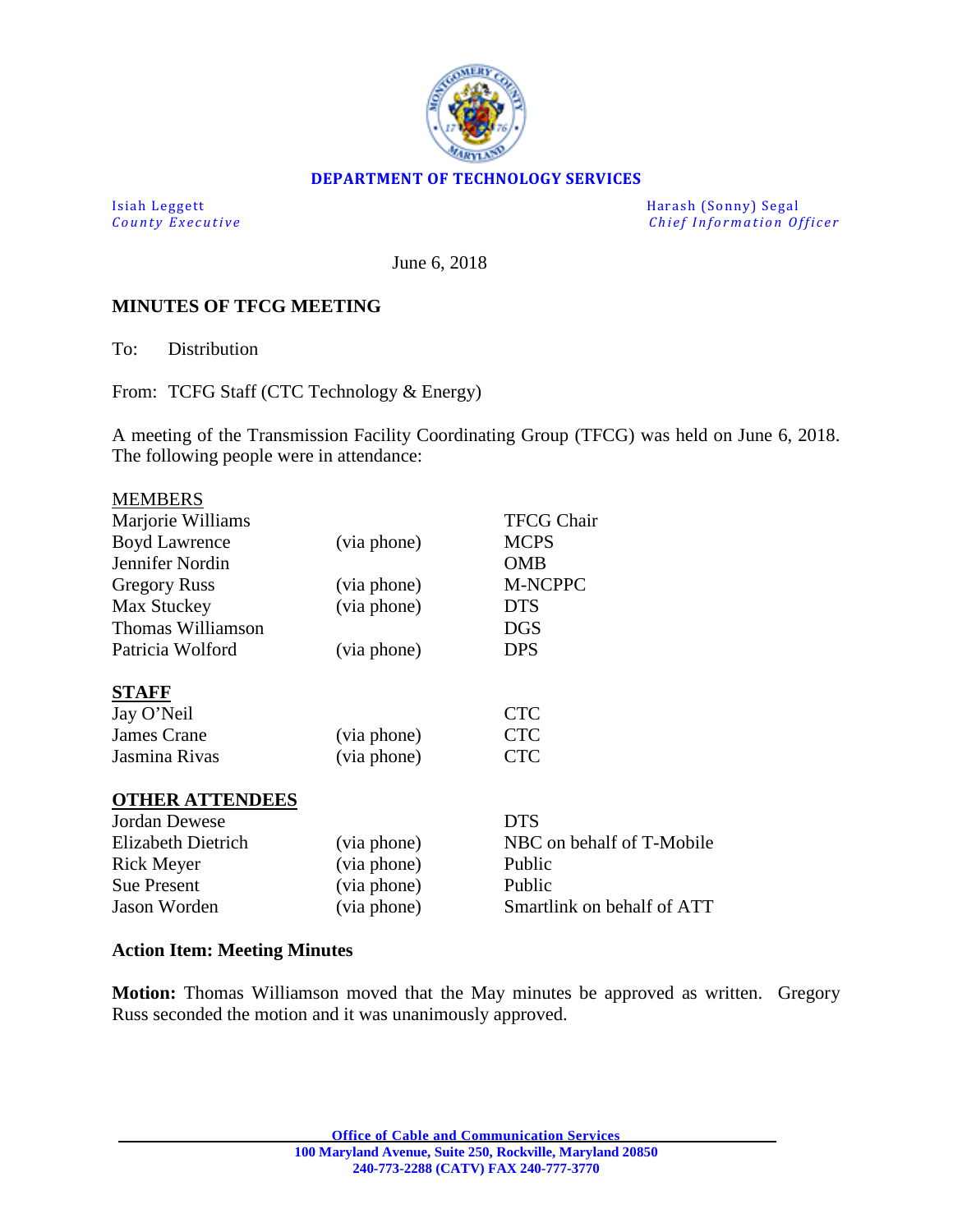Minutes of TFCG Meeting Held June 6, 2018 Page 2 of 11

## **Action Item: Consent Agenda:**

#### **Consent Agenda**

*1. Application Number:* 201802-07 *Type:* Minor Modification *Received (date):* 12/22/2017 *Revised:* 5/04/2018

*Applicant:* AT&T Wireless *Site Name/Location:* Glenmont Tank*/*12413 (12405) Georgia Ave, Silver Spring *Zoning Standard:* CR-2.0 *Property Owner:* WSSC *Description:* Replace three 96"-high panel antennas, remove three and add nine RRHs at 153' on a 183' water tank. **Tower Coordinator Recommendation:** Conditioned on the applicant providing written approval from WSSC at the time of permitting.

*2. Application Number:* 201802-08 *Type:* Minor Modification *Received (date):* 12/21/2017

 *Revised:* 3/02/2018 *Revised:* 3/10/2018 *Revised:* 3/30/2018 *Revised:* 3/01/2018 *Revised:* 5/08/2018 *Revised:* 5/10/2018

*Applicant:* AT&T Wireless

*Site Name/Location:* Knights of Columbus*/*17001 Overhill Rd, Derwood *Zoning Standard:* RE-1 *Property Owner:* Mont. Council K-C Bldg Corp. *Description:* Replace three 96"-high panel antennas and add six RRHs at 173' on a 173' monopole. *Tower Coordinator Recommendation:* Recommended

*3. Application Number:* 2018020224 *Type:* Minor Modification *Received (date):* 2/5/2018 *Revised:* 4/30/2018

*Applicant:* AT&T Wireless *Site Name/Location:* Classic Residence*/*8100 Connecticut Ave, Chevy Chase *Zoning Standard:* R-10 *Property Owner:* SNH CCMD Properties LLC *Description:* Replace three 96"-high panel antenna at 141', 149' and 152' on a 160' apartment building. Attach two RRHs at 141', two RRHs at 149' and two RRHs at 152'. *Tower Coordinator Recommendation:* Recommended

*4. Application Number:* 2018020229 *Type:* Minor Modification *Received (date):* 2/16/2018

*Revised:* 4/10/2018 *Revised:* 4/17/2018 *Revised:* 4/18/2018 *Revised:* 5/03/2018

*Applicant:* Sprint/Nextel

*Site Name/Location:* Grace Fellowship*/*8425 Damascus Rd, Damascus *Zoning Standard:* AR *Property Owner:* Potomac Conf. 7th Day Adventist *Description:* Remove six antennas and attach three 48" -high panel antennas at 95' on a 98' stealth pole.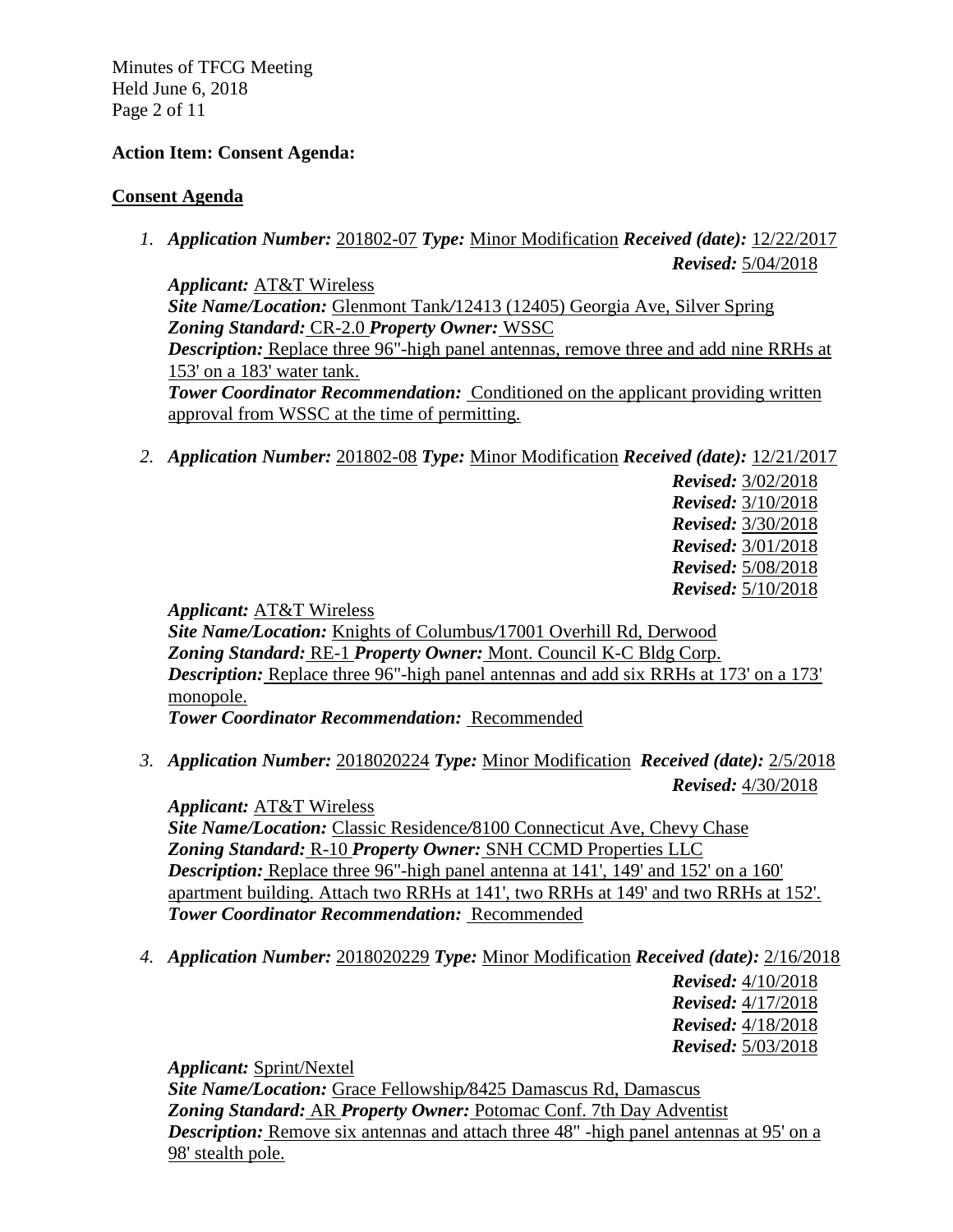*Tower Coordinator Recommendation:* Recommended

*5. Application Number:* 2018020240 *Type:* Minor Modification *Received (date):* 2/19/2018

*Revised:* 5/21/2018 *Applicant:* AT&T Wireless *Site Name/Location:* Renaissance Plaza Apts.*/*14000 Castle Blvd, Silver Spring *Zoning Standard:* R-H *Property Owner:* Renaissance Plaza Apts. *Description:* Replace three 96" -high panel antennas, remove three RRHs, and add nine RRHs at 108' on a 122' apartment building.

*Tower Coordinator Recommendation:* Recommended

*6. Application Number:* 2018020242 *Type:* Minor Modification *Received (date):* 2/19/2018 *Revised:* 4/30/2018

*Revised:* 5/21/2018

*Applicant:* AT&T Wireless *Site Name/Location:* MDOT-Kensington*/* I-495 & Conn Ave (9200 Kensington Parkway), Kensington *Zoning Standard:* R-90 *Property Owner:* MDOT / State Hwy Admin. *Description:* Replace three 55"-high panel antennas and six RRHs at 129' on a 158' monopole. *Tower Coordinator Recommendation:* Recommended

*7. Application Number:* 2018020253 *Type:* Minor Modification *Received (date):* 2/21/2018 *Revised:* 5/21/2018

*Applicant:* AT&T Wireless *Site Name/Location:* Extra Space Storage*/*19500 Frederick Rd, Germantown *Zoning Standard:* GR-1.5 *Property Owner:* Extra Space Properties 131 LLC *Description:* Replace three 96"-high panel antennas and six RRHs at 119' on a 120' monopole. *Tower Coordinator Recommendation:* Recommended

*8. Application Number:* 2018020254 *Type:* Minor Modification *Received (date):* 2/21/2018 *Revised:* 5/29/2018

*Applicant:* AT&T Wireless *Site Name/Location:* Baptist Home*/*6301 Greentree Rd, Bethesda *Zoning Standard:* R-60 *Property Owner:* Baptist Home for Children *Description:* Remove and Replace three 55"-high panel antennas and six RRHs at 97' on a 120' monopine. *Tower Coordinator Recommendation:* Recommended

*9. Application Number:* 2018020256 *Type:* Minor Modification *Received (date):* 2/22/2018 *Revised:* 5/24/2018

*Applicant:* AT&T Wireless *Site Name/Location:* Bethesda VFD 26*/*6700 Democracy Blvd, Bethesda *Zoning Standard:* R-90 *Property Owner:* Bethesda Vol. Fire Dept.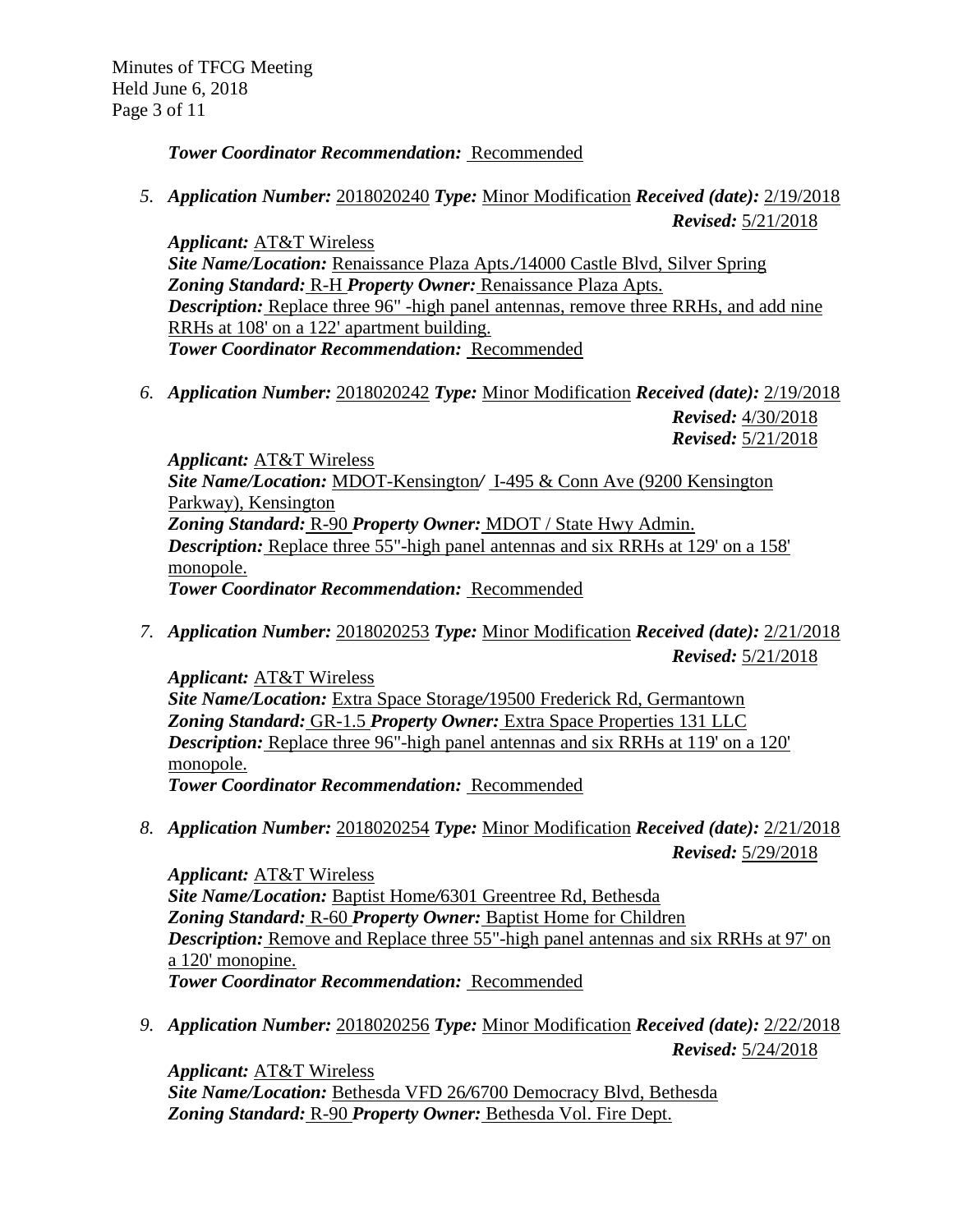Minutes of TFCG Meeting Held June 6, 2018 Page 4 of 11

> *Description:* Replace three 96"-high panel antennas, remove three RRHs, and add nine RRHs at 138' on a 150' monopole. *Tower Coordinator Recommendation:* Recommended

*10. Application Number:* 2018020270 *Type:* Minor Modification *Received (date):* 2/23/2018 *Revised:* 4/30/2018 *Revised:* 5/21/2018

*Applicant:* AT&T Wireless *Site Name/Location:* Choice International*/*10750 Columbia Pike, Silver Spring *Zoning Standard:* CRT-2.25 *Property Owner:* 10720 Columbia Pike LLC *Description:* Replace three 55"-high panel antennas and six RRHs at 96' on an 84' office building. *Tower Coordinator Recommendation:* Recommended

*11. Application Number:* 2018020281 *Type:* Minor Modification *Received (date):* 2/28/2018

*Revised:* 3/15/2018 *Revised:* 3/22/2018 *Revised:* 5/15/2018 *Revised:* 5/22/2018

*Applicant:* AT&T Wireless *Site Name/Location:* Bullis Prep School*/*10601 Falls Rd, Potomac *Zoning Standard:* RE-2 *Property Owner:* The Bullis School Inc. **Description:** Remove six and replace three 55"-high panel antennas and six RRHs at 122' on a 130' monopole.

*Tower Coordinator Recommendation:* Recommended

*12. Application Number:* 2018020283 *Type:* Minor Modification *Received (date):* 2/28/2018

*Revised:* 5/15/2018

*Applicant:* AT&T Wireless *Site Name/Location:* Wayne Manchester Towers*/*75 Wayne Ave E., Silver Spring *Zoning Standard:* R-10 *Property Owner:* Wayne Manchester Limited Partnership **Description:** Replace three 55"-high panel antennas and six RRHs at 98' on a 73' apartment building *Tower Coordinator Recommendation:* Recommended

*13. Application Number:* 2018020284 *Type:* Minor Modification *Received (date):* 2/28/2018 *Revised:* 5/14/2018

*Applicant:* AT&T Wireless *Site Name/Location:* Sarem Farm*/*15901 Columbia Pike, Burtonsville *Zoning Standard:* RC *Property Owner:* Jennifer Sarem *Description:* Replace six 96"-high panel antennas. Remove six and add twelve RRHs. All at 151' on a 150' monopole. *Tower Coordinator Recommendation:* Recommended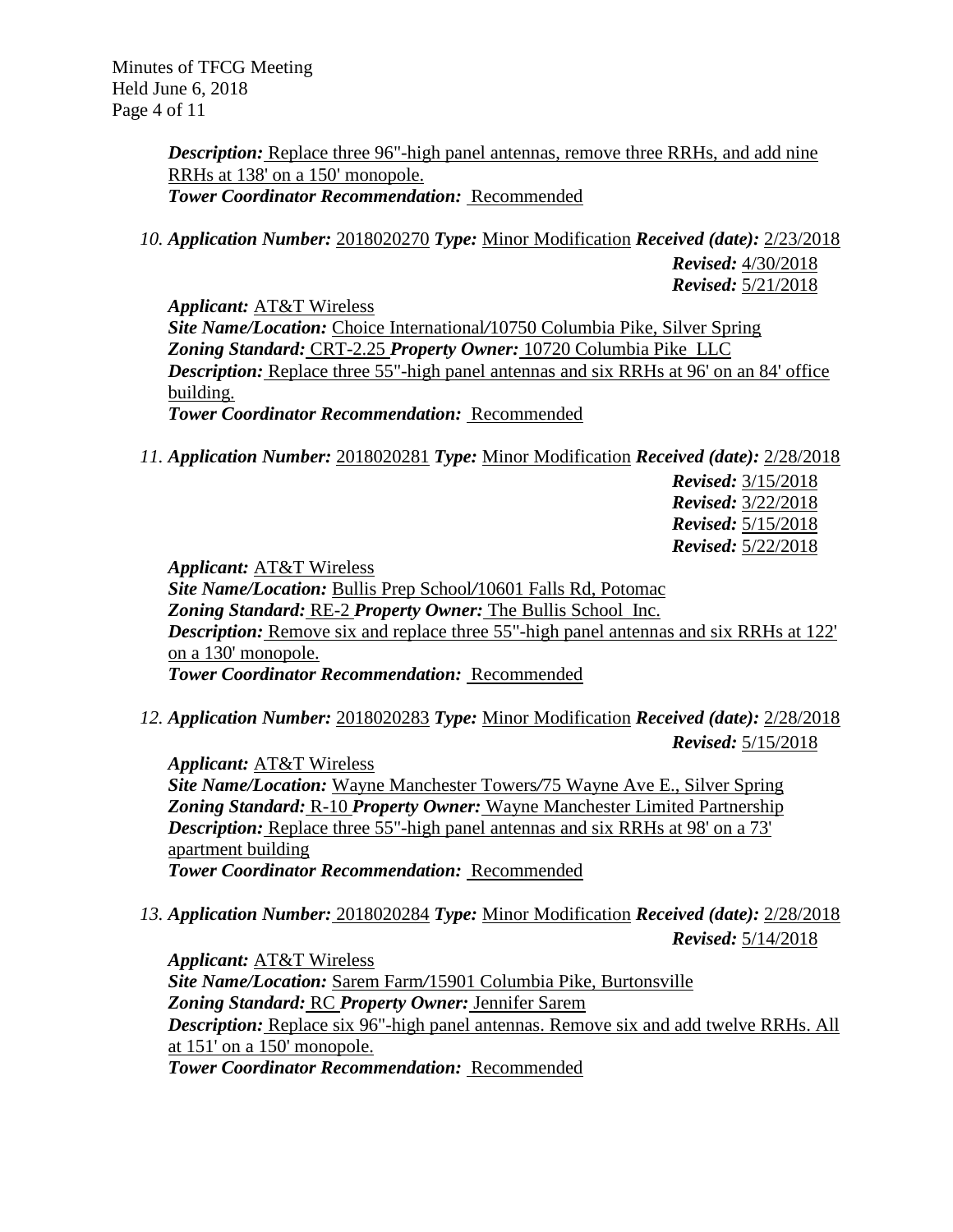## *14. Application Number:* 2018020285 *Type:* Minor Modification *Received (date):* 2/28/2018

*Revised:* 5/15/2018 *Revised:* 5/16/2018

*Applicant:* AT&T Wireless *Site Name/Location:* Pinnacle Towers*/*5202 River Rd, Bethesda *Zoning Standard:* IM-2.5 *Property Owner:* Pinnacle Towers Inc *Description:* Replace six 96"-high panel antennas, remove six RRHs and add twelve RRHs at 171' on a 744' tower. *Tower Coordinator Recommendation:* Recommended

*15. Application Number:* 2018030291 *Type:* Minor Modification *Received (date):* 3/7/2018 *Revised:* 5/15/2018

*Applicant:* AT&T Wireless *Site Name/Location:* Olney Water Tank*/*17710 Buehler Rd, Olney *Zoning Standard:* RT-12.5 *Property Owner:* WSSC *Description:* Replace three 96"-high panel antennas, one at 102' and two at 104' . Replace six RRHs at 102' and add six new RRHs at 104'. All on a 121' water tank. **Tower Coordinator Recommendation:** Conditioned on the applicant providing written approval from WSSC at the time of permitting.

*16. Application Number:* 2018030292 *Type:* Minor Modification *Received (date):* 3/7/2018 *Revised:* 5/15/2018

*Applicant:* AT&T Wireless

*Site Name/Location:* Sherwood High School*/*300 Olney-Sandy Spring, Sandy Spring *Zoning Standard:* RNC *Property Owner:* Board of Educaton of Montgomery County *Description:* Remove six and replace three 72"-high panel antennas. Replace six RRHs. All at 140' on a 150' Monopole.

**Tower Coordinator Recommendation:** Conditioned on the applicant providing written approval from the Superintendent of Montgomery County Public Schools of the attachment at the time of permitting.

*17. Application Number:* 2018030294 *Type:* Minor Modification *Received (date):* 3/7/2018 *Revised:* 5/15/2018

*Applicant:* AT&T Wireless

*Site Name/Location:* Potomac Water Filt. Plant*/*12200 River Rd, Potomac *Zoning Standard:* RE-2 *Property Owner:* WSSC

*Description:* Remove six and replace three 72"-high panel antennas. Replace six RRHs all at 80' on an 81' office building.

**Tower Coordinator Recommendation:** Conditioned on the applicant providing written approval from WSSC at the time of permitting.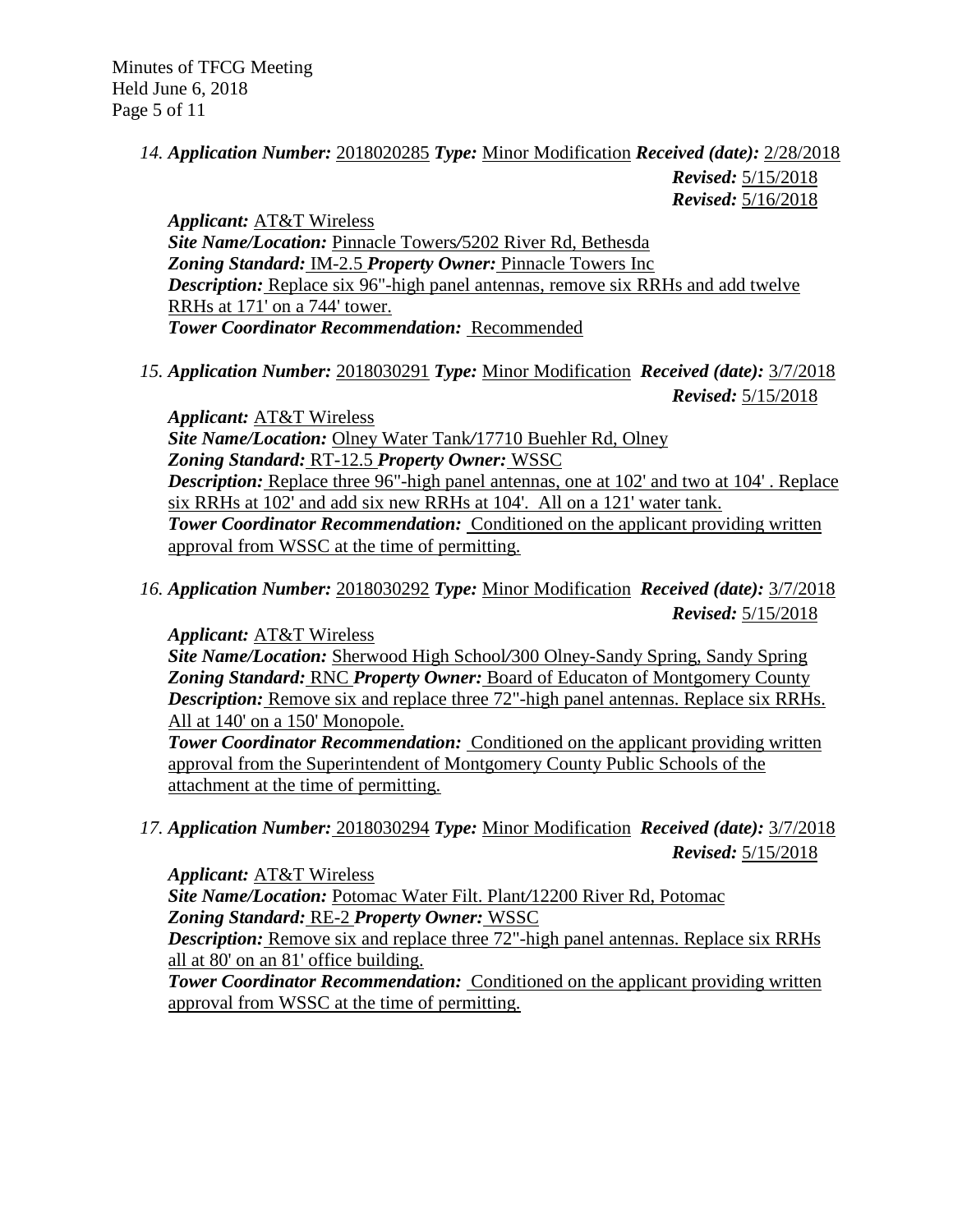*18. Application Number:* 2018030296 *Type:* Minor Modification *Received (date):* 3/07/2018 *Revised:* 5/16/2018

*Applicant:* AT&T Wireless *Site Name/Location:* Izaak Walton League*/*18301 Waring Station Rd, Germantown *Zoning Standard:* R-200 *Property Owner:* Izaak Walton League *Description:* Replace three 72"-high panel antennas and remove three and add nine RRHs. All at 150' on a 224' tower. *Tower Coordinator Recommendation:* Recommended

*19. Application Number:* 2018030297 *Type:* Minor Modification *Received (date):* 3/7/2018 *Revised:* 5/15/2018

*Applicant:* AT&T Wireless *Site Name/Location:* Semmes Building*/*10220 River Rd, Potomac *Zoning Standard:* NR-0.75 *Property Owner:* Semmes *Description:* Replace three 72"-high panel antennas, remove three antennas, and replace six RRHs at 53' on a 41' building. *Tower Coordinator Recommendation:* Recommended

*20. Application Number:* 2018030298 *Type:* Minor Modification *Received (date):* 3/7/2018 *Revised:* 5/15/2018

*Applicant:* AT&T Wireless *Site Name/Location:* Cabin John Water Tank*/*7806-A Tomlinson Ave, Cabin John *Zoning Standard:* R-90 *Property Owner:* WSSC *Description:* Replace three 72"-high panel antennas and replace six RRHs at 113' on a 135' water tank. **Tower Coordinator Recommendation:** Conditioned on the applicant providing written approval from WSSC at the time of permitting.

*21. Application Number:* 2018030299 *Type:* Minor Modification *Received (date):* 3/07/2018 *Revised:* 4/11/2018 *Revised:* 5/03/2018

*Applicant:* AT&T Wireless *Site Name/Location:* Ferguson Farm*/*14825 Comus Rd, Clarksburg *Zoning Standard:* AR *Property Owner:* John W. Ferguson *Description:* Replace three 96"-high panel antennas, replace three RRHs and add six new RRHs at 156' on a 193' tower. *Tower Coordinator Recommendation:* Recommended

*22. Application Number:* 2018030300 *Type:* Minor Modification *Received (date):* 3/7/2018

*Revised:* 5/15/2018 *Revised:* 5/17/2018

*Applicant:* AT&T Wireless *Site Name/Location:* Bradley Water Tank #2*/* 7005B Radnor Rd, Bethesda *Zoning Standard:* R-90 *Property Owner:* WSSC *Description:* Remove six and add three 55"-high panel antennas and replace six RRHs. All at 102' on a 110' water tank.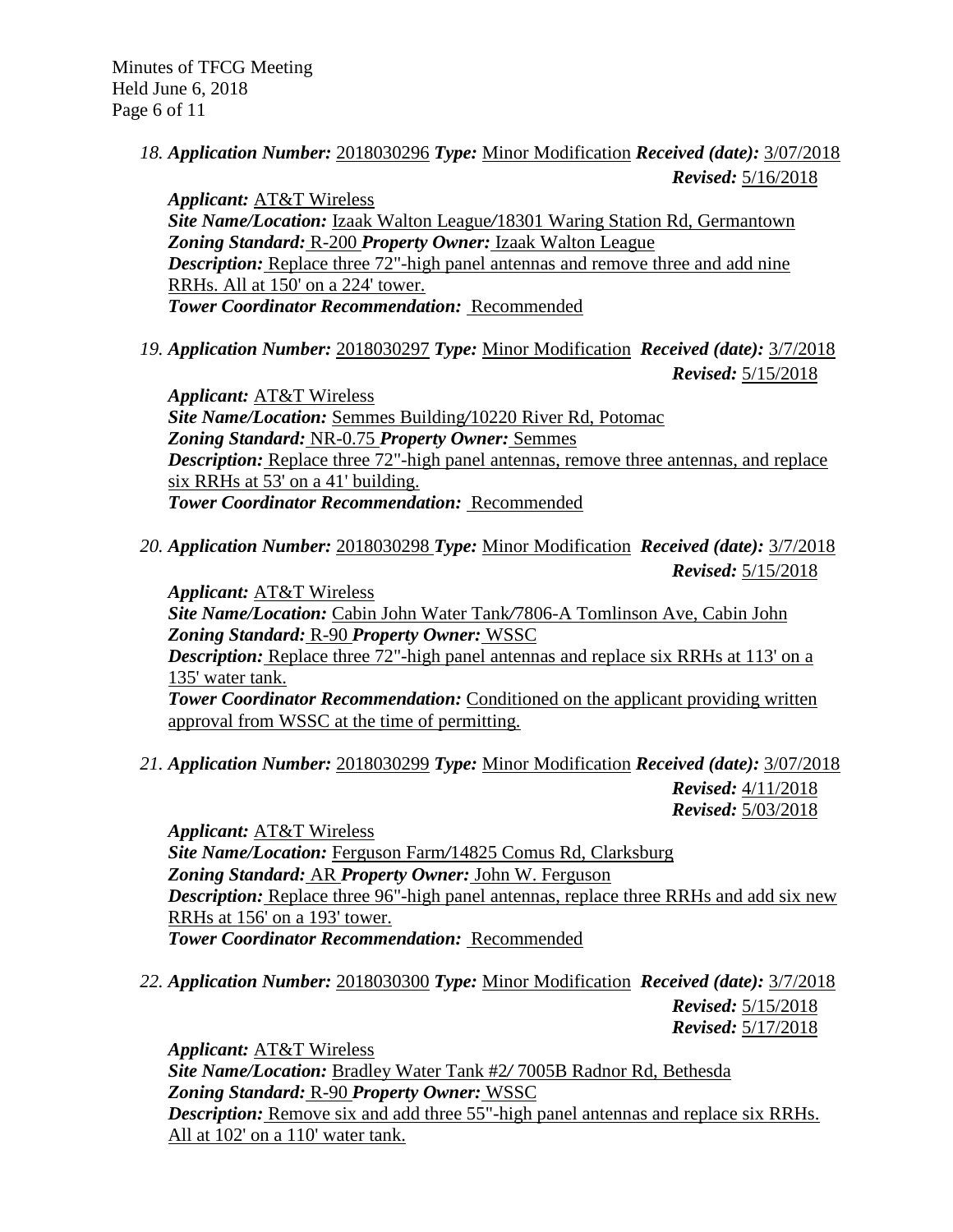Minutes of TFCG Meeting Held June 6, 2018 Page 7 of 11

> **Tower Coordinator Recommendation:** Conditioned on the applicant providing written approval from WSSC at the time of permitting.

*23. Application Number:* 2018030301 *Type:* Minor Modification *Received (date):* 3/7/2018 *Revised:* 5/10/2018

*Applicant:* AT&T Wireless *Site Name/Location:* Seneca Ayr Farm*/*13100 West Old Baltimore Rd, Boyds *Zoning Standard:* IL-1.0 *Property Owner:* Linthicum Properties Management LLC *Description:* Attach three 96"-high panel antennas and replace six RRHs at 110' on a 141' existing monopole. *Tower Coordinator Recommendation:* Recommended

*24. Application Number:* 2018030304 *Type:* Minor Modification *Received (date):* 3/7/2018 *Revised:* 5/29/2018

*Applicant:* AT&T Wireless *Site Name/Location:* CSX Tower*/*0 Linden Lane (2701 Forest Glen Rd), Kensington *Zoning Standard:* R-60 *Property Owner:* CSX *Description:* Replace three 55"-high panel antennas and six RRHs at 68' on a 65' tower. *Tower Coordinator Recommendation:* Recommended

*25. Application Number:* 2018040319 *Type:* Colocation *Received (date):* 4/3/2018 *Revised:* 5/02/2018

*Applicant:* Sigfox *Site Name/Location:* Pinnacle Towers*/*5202 (aka 5208) River Rd, Bethesda *Zoning Standard:* IM-2.5 *Property Owner:* 5202 River Road TRI-Members LLC *Description:* Attach one 28"-high omni antenna at 364' on a 744' tower. *Tower Coordinator Recommendation:* Recommended

*26. Application Number:* 2018040324 *Type:* Minor Modification *Received (date):* 4/11/2018 *Revised:* 4/30/2018

*Applicant:* T-Mobile *Site Name/Location:* Cabin John Water Tank*/*7806-A Tomlinson Ave, Cabin John *Zoning Standard:* R-200 *Property Owner:* WSSC *Description:* Replace three 96"-high panel antennas at 105' on a 135' water tank. **Tower Coordinator Recommendation:** Conditioned on the applicant providing written approval from WSSC at the time of permitting.

*27. Application Number:* 2018040325 *Type:* Minor Modification *Received (date):* 4/11/2018 *Revised:* 4/30/2018

*Applicant:* T-Mobile *Site Name/Location:* NOAA/6100 Executive Blvd, Rockville *Zoning Standard:* EOF-0.75 *Property Owner:* Forest Village Executive *Description:* Replace three 96"-high antennas at 118' on a 118' office building. *Tower Coordinator Recommendation:* Recommended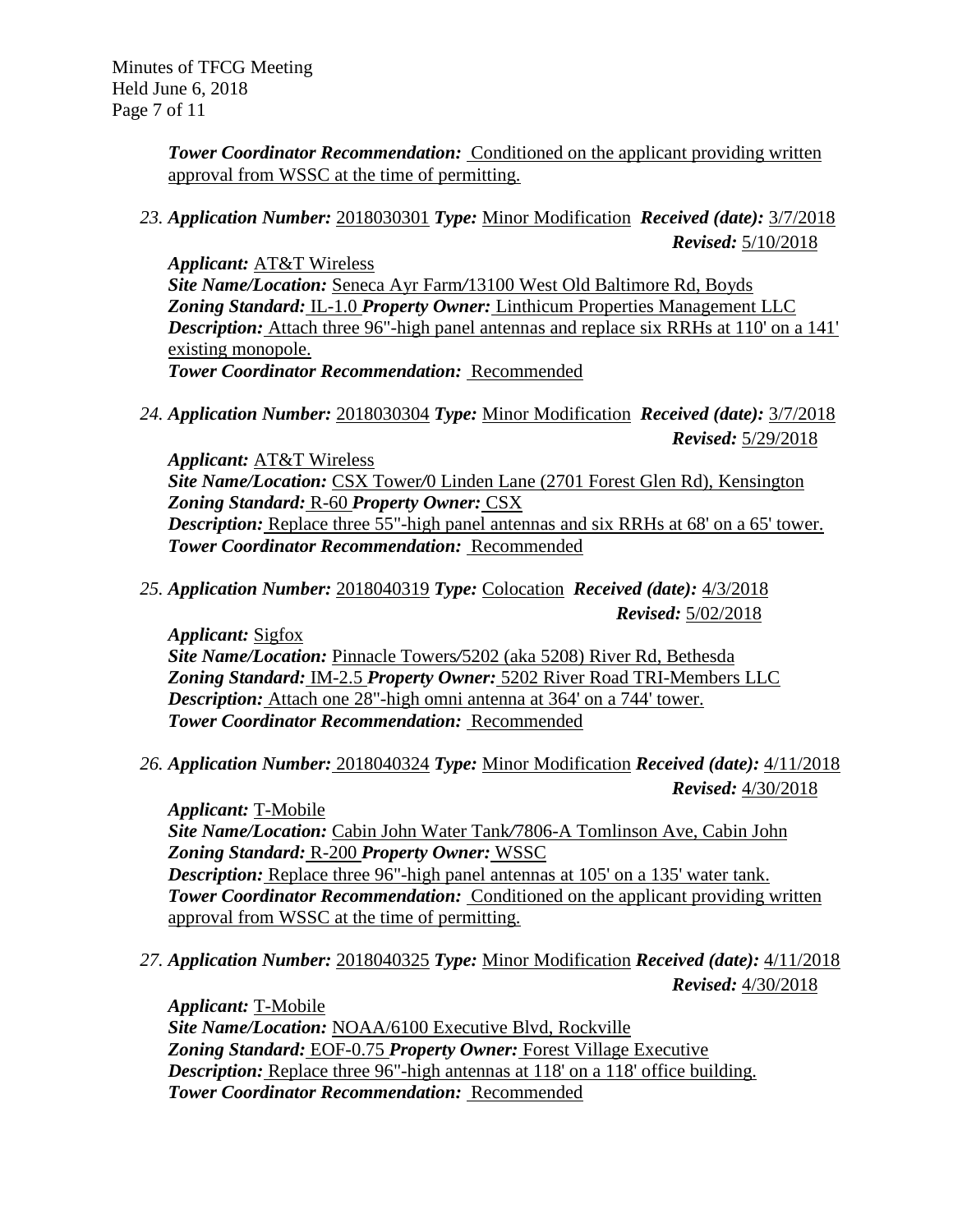## *28. Application Number:* 2018040326 *Type:* Minor Modification *Received (date):* 4/11/2018 *Revised:* 4/30/2018

*Applicant:* T-Mobile *Site Name/Location:* Colesville Tank*/*2201 Industrial Pkwy, Silver Spring *Zoning Standard:* CR-1.0 *Property Owner:* WSSC *Description:* Replace three 96"-high panel antennas at 141' on a 215' water tank. **Tower Coordinator Recommendation:** Conditioned on the applicant providing written approval from WSSC at the time of permitting.

*29. Application Number:* 2018040328 *Type:* Minor Modification *Received (date):* 4/11/2018 *Revised:* 4/30/2018 *Revised:* 5/02/2018

*Applicant:* T-Mobile *Site Name/Location:* Promenade*/*5225 Pooks Hill Rd, Bethesda *Zoning Standard:* R-H *Property Owner:* Promenade Towers MH Corp *Description:* Replace three 96"-high panel antennas at 179' on a 171' apartment building. *Tower Coordinator Recommendation:* Recommended

*30. Application Number:* 2018040329 *Type:* Minor Modification *Received (date):* 4/11/2018 *Revised:* 5/01/2018

## *Applicant:* T-Mobile

*Site Name/Location:* Wheaton High School*/*12501 Dalewood Rd, Silver Spring *Zoning Standard:* R-60 *Property Owner:* Board of Education of Montgomery County *Description:* Replace three 96"-high panel antennas at 102' on a 100' monopole. **Tower Coordinator Recommendation:** Conditioned on the applicant providing written approval from the Superintendent of Montgomery County Public Schools of the attachment at the time of permitting

*31. Application Number:* 2018040330 *Type:* Minor Modification *Received (date):* 4/11/2018 *Revised:* 5/01/2018

## *Applicant:* T-Mobile

*Site Name/Location:* Albert Einstein High School*/*11135 Newport Mill Rd, Silver Spring *Zoning Standard:* R-60 *Property Owner:* Board of Education of Montgomery County *Description:* Replace three 96"-high panel antennas at 127' on a 130' monopole. **Tower Coordinator Recommendation:** Conditioned on the applicant providing written approval from the Superintendent of Montgomery County Public Schools of the attachment at the time of permitting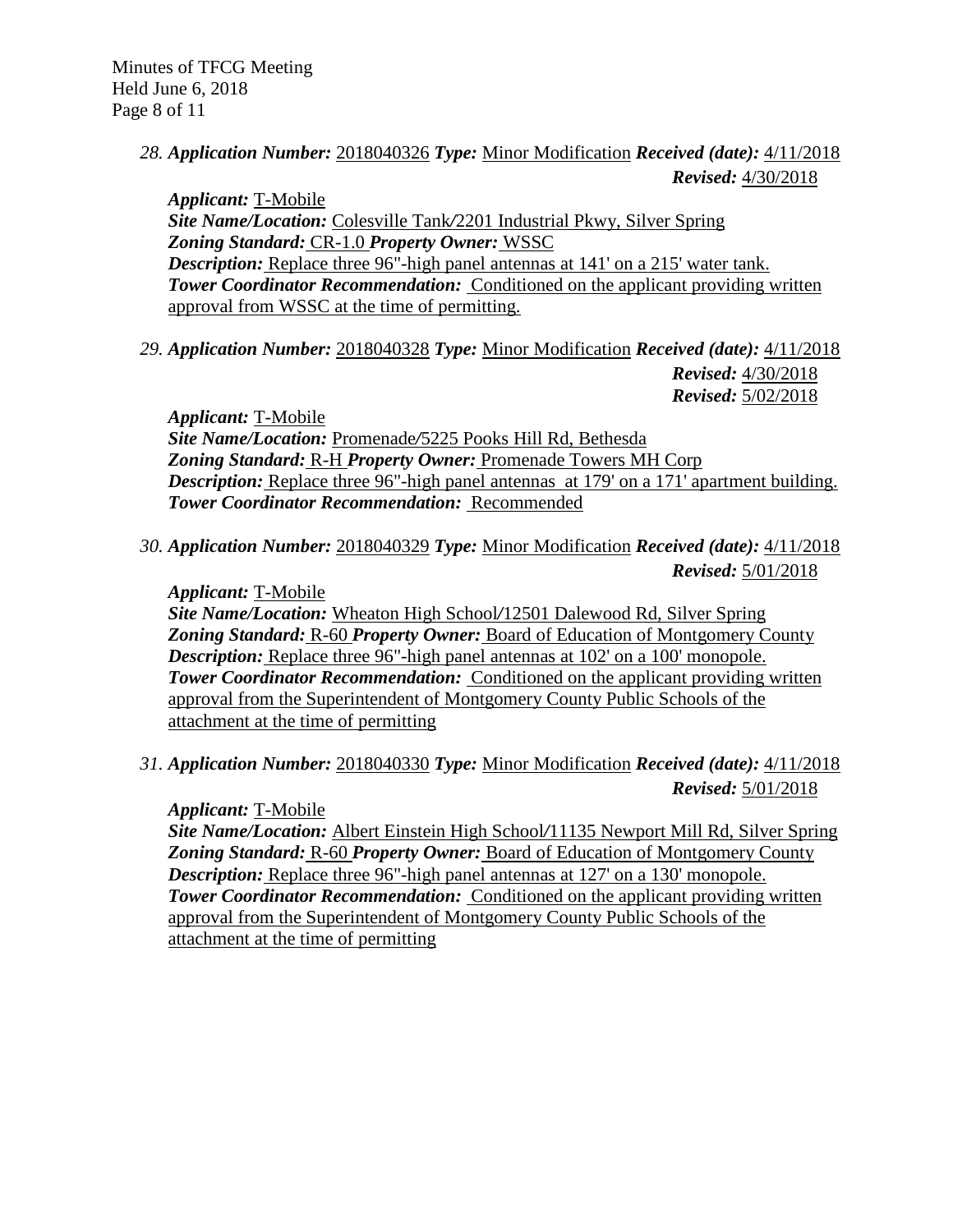# *32. Application Number:* 2018040331 *Type:* Minor Modification *Received (date):* 4/11/2018 *Revised:* 5/01/2018

*Revised:* 5/02/2018

*Applicant:* T-Mobile *Site Name/Location:* Hampshire West Apts*/*1412 Hampshire West Ct, Silver Spring *Zoning Standard:* R-20 *Property Owner:* Southern Mgmt *Description:* Replace three 96"-high panel antennas at 57' on a 45' apartment building. *Tower Coordinator Recommendation:* Recommended

*33. Application Number:* 2018040332 *Type:* Minor Modification *Received (date):* 4/11/2018 *Revised:* 5/01/2018

*Applicant:* T-Mobile *Site Name/Location:* Milestone*/*1 Milestone Center Ct, Germantown *Zoning Standard:* CR-2.0 *Property Owner:* WMMH Building LLC *Description:* Replace three 96"-high panel antennas at 150' on a 150' monopole. *Tower Coordinator Recommendation:* Recommended

*34. Application Number:* 2018040333 *Type:* Minor Modification *Received (date):* 4/11/2018 *Revised:* 5/012018

## *Applicant:* T-Mobile

*Site Name/Location:* JFK High School*/*1901 Randolph Rd, Silver Spring *Zoning Standard:* R-90 *Property Owner:* Board of Education of Montgomery County *Description:* Replace three 96"-high panel antennas at 130' on a 127' monopole. **Tower Coordinator Recommendation:** Conditioned on the applicant providing written approval from the Superintendent of Montgomery County Public Schools of the attachment at the time of permitting.

*35. Application Number:* 2018040334 *Type:* Minor Modification *Received (date):* 4/12/2018 *Revised:* 5/01/2018

*Applicant:* T-Mobile

*Site Name/Location:* White Oak Towers Apts*/*11700 Old Columbia Pike, Silver Spring *Zoning Standard:* R-10 *Property Owner:* Old Columbia Pike Ltd. *Description:* Replace three 96"-high panel antennas at 210' on a 204' apartment building. *Tower Coordinator Recommendation:* Recommended

*36. Application Number:* 2018040335 *Type:* Minor Modification *Received (date):* 4/12/2018 *Revised:* 5/01/2018

*Applicant:* T-Mobile

*Site Name/Location:* Watkins Mill High School*/*10301 Apple Ridge Rd, Gaithersburg *Zoning Standard:* R-200 *Property Owner:* Board of Education of Montgomery County *Description:* Replace three 96"-high panel antennas at 118' on a 120' monopole. **Tower Coordinator Recommendation:** Conditioned on the applicant providing written approval from the Superintendent of Montgomery County Public Schools of the attachment at the time of permitting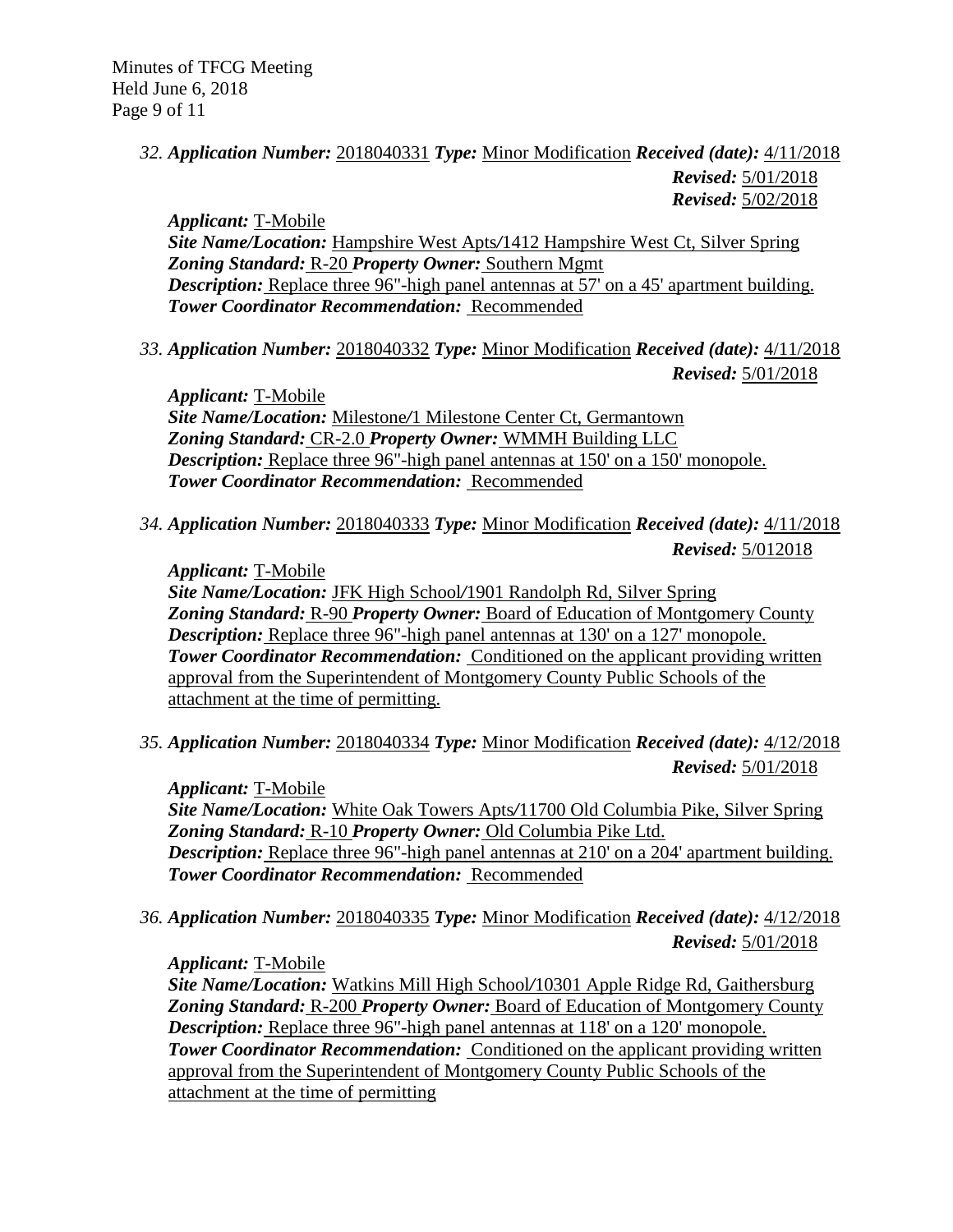*37. Application Number:* 2018040336 *Type:* Minor Modification *Received (date):* 4/12/2018 *Revised:* 5/01/2018

*Applicant:* T-Mobile *Site Name/Location:* Chevy Chase Building*/*5530 Wisconsin Ave, Chevy Chase *Zoning Standard:* CR-3.0 *Property Owner:* Friendship Properties Ltd. *Description:* Replace three 96"-high panel antennas at 167' on a 159' office building. *Tower Coordinator Recommendation:* Recommended

*38. Application Number:* 2018040338 *Type:* Minor Modification *Received (date):* 4/24/2018

*Revised:* 5/07/2018

*Applicant:* Verizon Wireless *Site Name/Location:* Chateau Apartments*/*9737 Mt. Pisgah Rd, Silver Spring *Zoning Standard:* R-H *Property Owner:* Hillzo LP *Description:* Attach three 72"-high panel antennas; one at 170'; and two at 172'. Remove three and attach six RRHs at 172'. All on a 163' apartment building. *Tower Coordinator Recommendation:* Recommended

*39. Application Number:* 2018050342 *Type:* Minor Modification *Received (date):* 5/1/2018 *Revised:* 5/21/2018

*Applicant:* AT&T Wireless *Site Name/Location:* MDOT-Rockville*/*I-270 & Montrose Rd, Rockville *Zoning Standard:* R-90 *Property Owner:* MDOT / State Hwy Admin. *Description:* Replace three 55"-high panel antennas and six RRHs at 130' on a 138' monopole. **Tower Coordinator Recommendation:** Conditioned on the applicant providing written approval from MDOT at the time of permitting.

- *40. Application Number:* 2018050344 *Type:* Minor Modification *Received (date):* 5/1/2018 *Applicant:* AT&T Wireless *Site Name/Location:* Londonderry Apts*/* 17060 King James Way, Gaithersburg *Zoning Standard:* R-20 *Property Owner:* Londonderry Afforadable LLC *Description:* Replace six 73"-high panel antennas, three at 86' and three at 88' on an 81' apartment building. *Tower Coordinator Recommendation:* Recommended
- *41. Application Number:* 2018050345 *Type:* Minor Modification *Received (date):* 5/1/2018 *Revised:* 5/21/2018

*Applicant:* AT&T Wireless *Site Name/Location:* Pepco #628-S*/*Travilah & Dufief Mill Rd, Gaithersburg *Zoning Standard:* RE-200 *Property Owner:* Pepco **Description:** Remove nine and attach six 73"-high panel antennas at 125' on a 127' transmission tower. *Tower Coordinator Recommendation:* Recommended